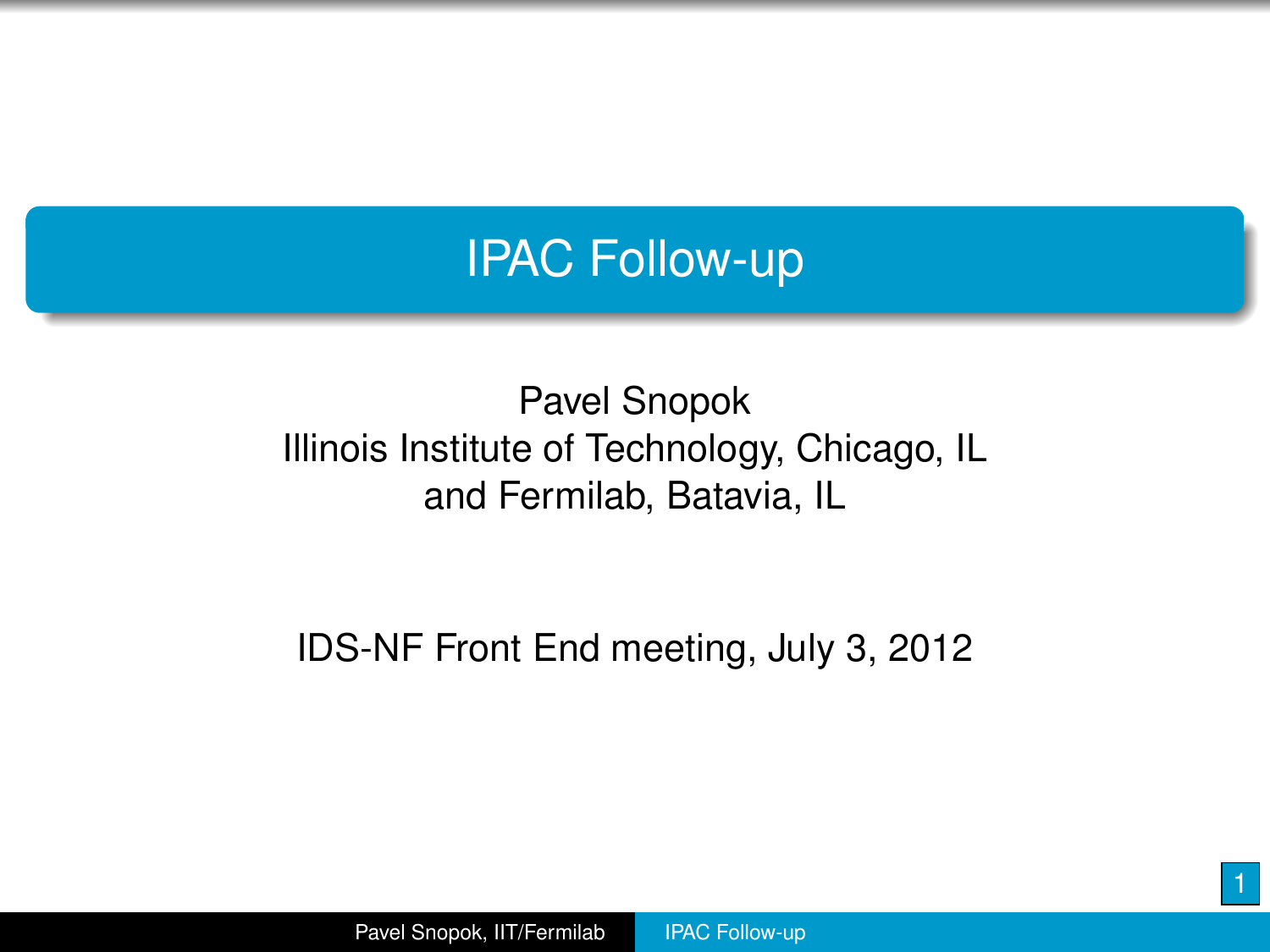- <sup>1</sup> Why is the power deposition higher before the chicane/proton absorber than when there is no chicane/proton absorber at all?
- 2 Why is the power deposition higher after the chicane/proton absorber than when there is no chicane/proton absorber at all?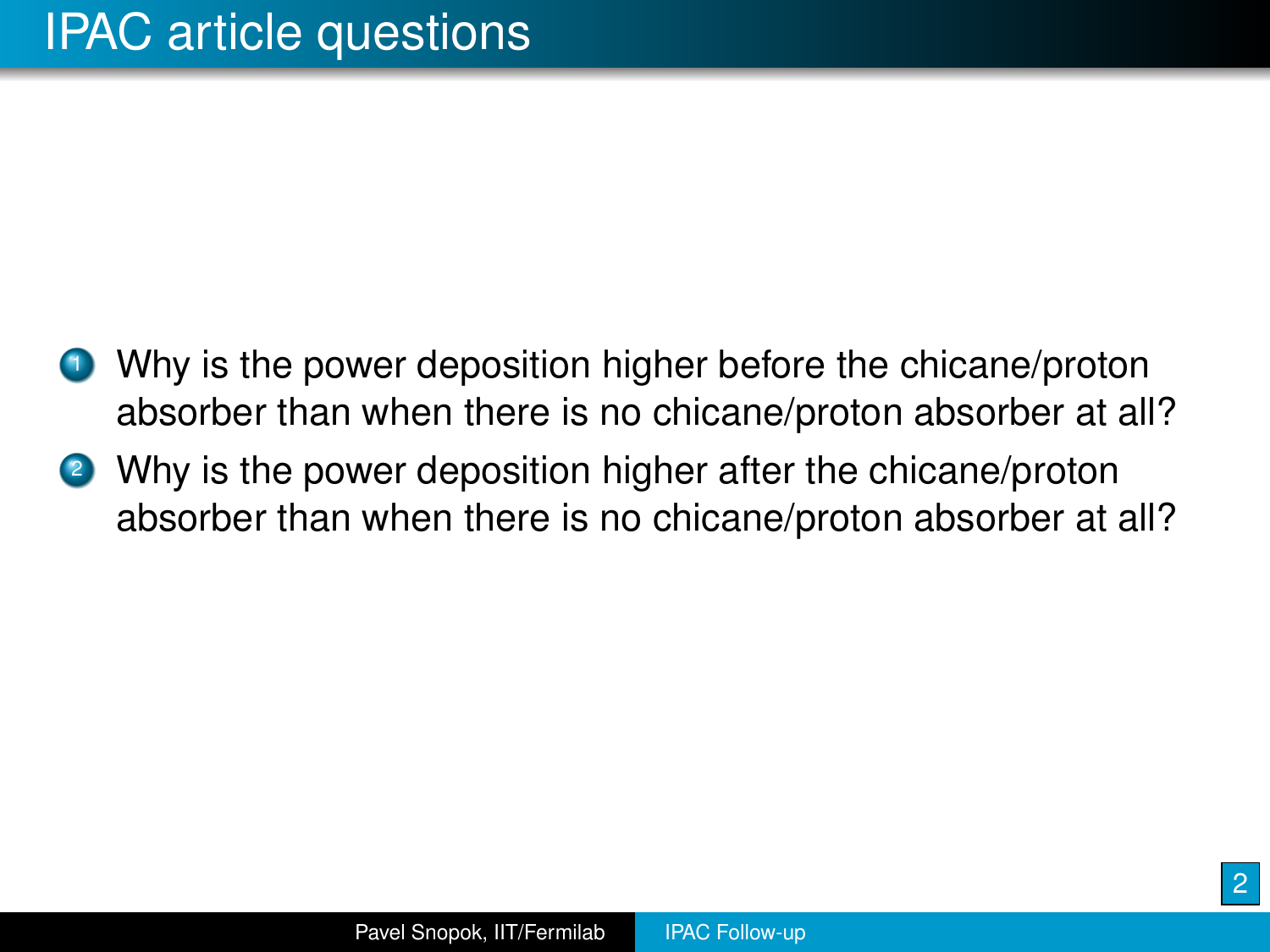# Plot in question



The graph shows the total energy deposition from all sources. I don't think seeing more energy deposited in the coils in the chicane/absorber scheme is a bad thing. That means less contamination in the downstream beam. In the case with no chicane/absorber all that undesired energy propagates downstream.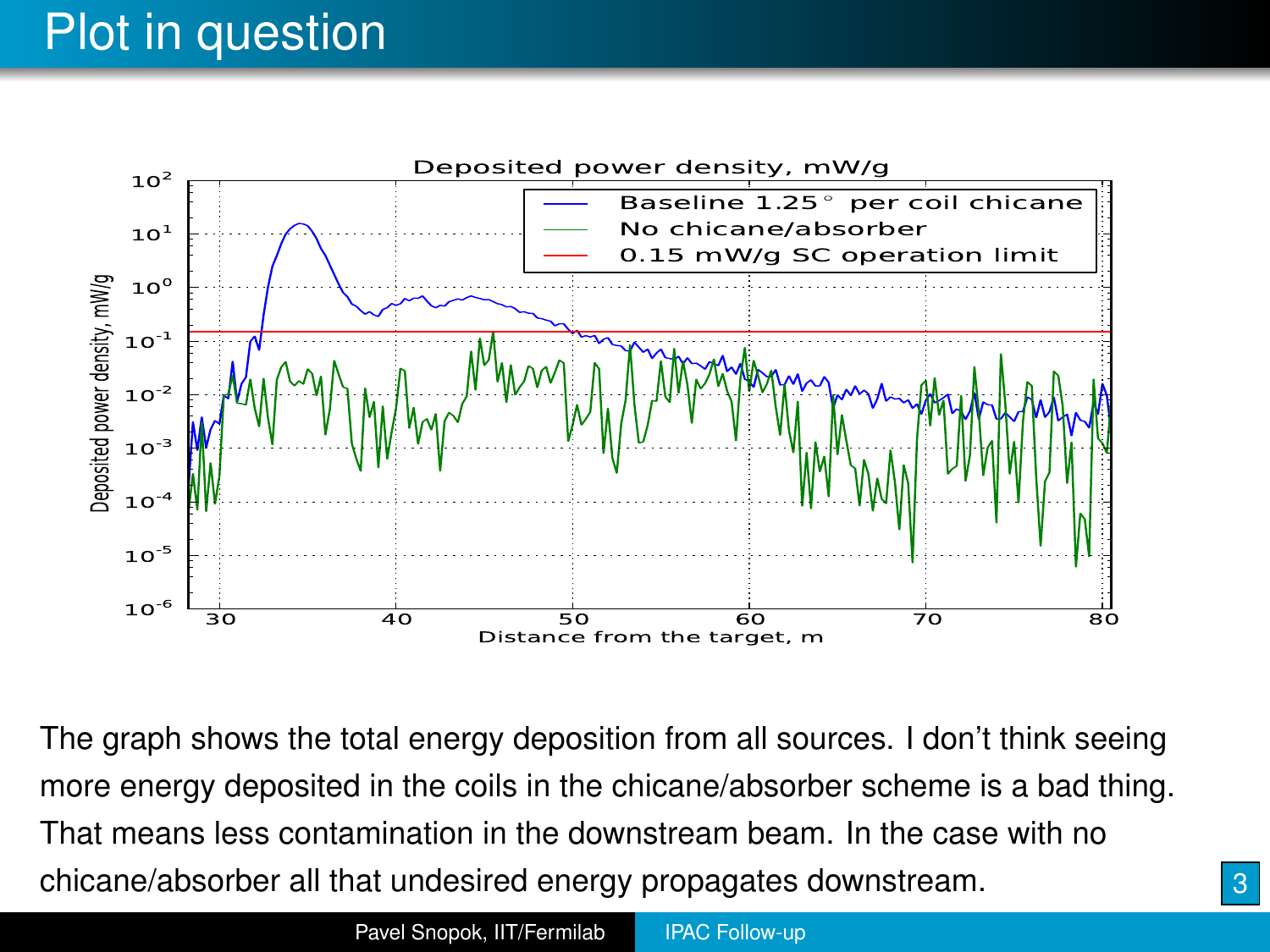I don't think there is anything wrong with MARS simulations.

- <sup>1</sup> Why is the power deposition higher before the chicane/proton absorber than when there is no chicane/proton absorber at all? — I presume this is due to the particles reflected back from the coils that take the main hit in the chicane.
- <sup>2</sup> Why is the power deposition higher after the chicane/proton absorber than when there is no chicane/proton absorber at all? — Again, that's definitely not from protons or muons, judging by the numbers it is due to EMS.

Histograms are in the next few slides.

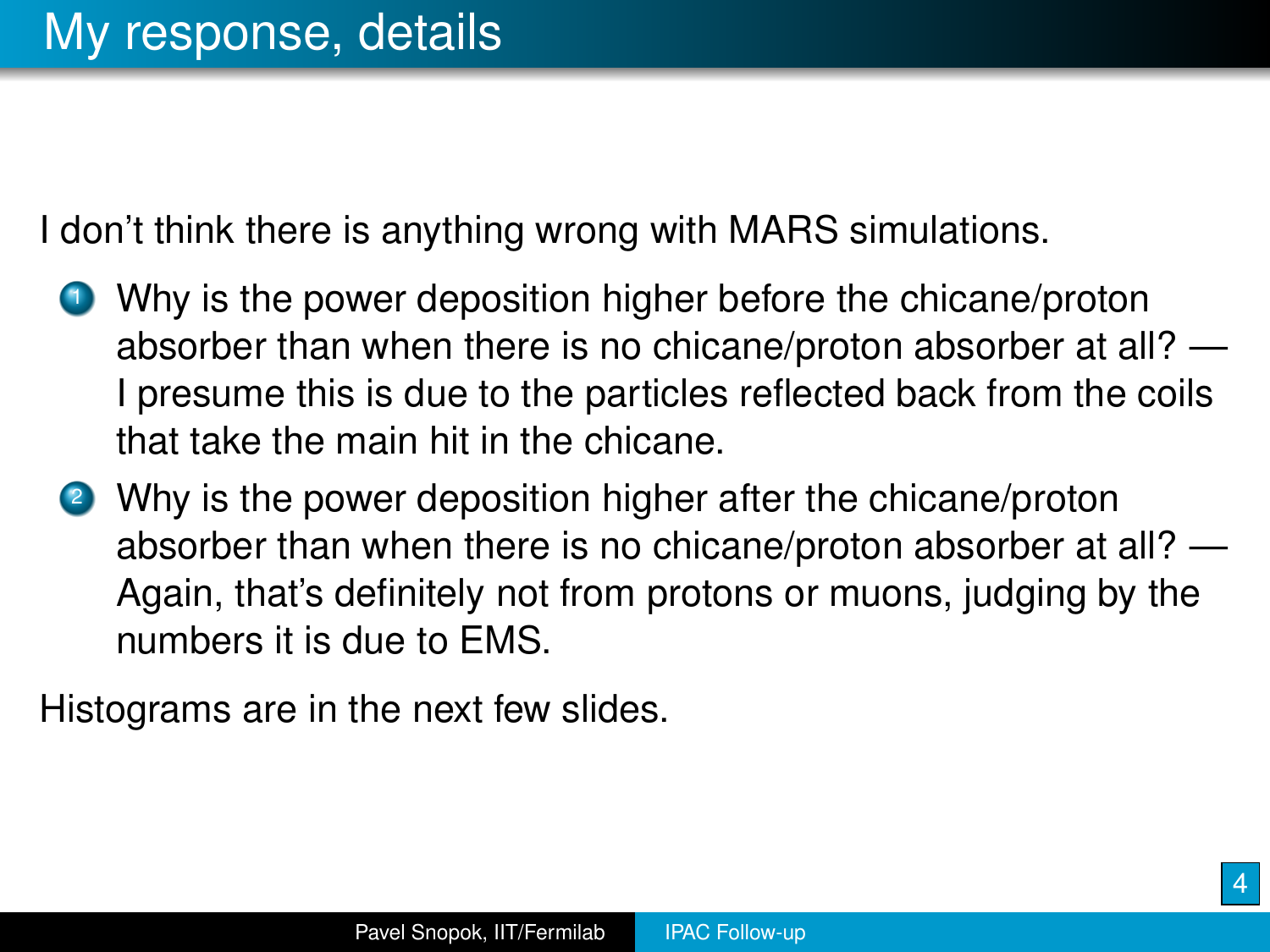

Power density total, mW/g, with no chicane and no absorber.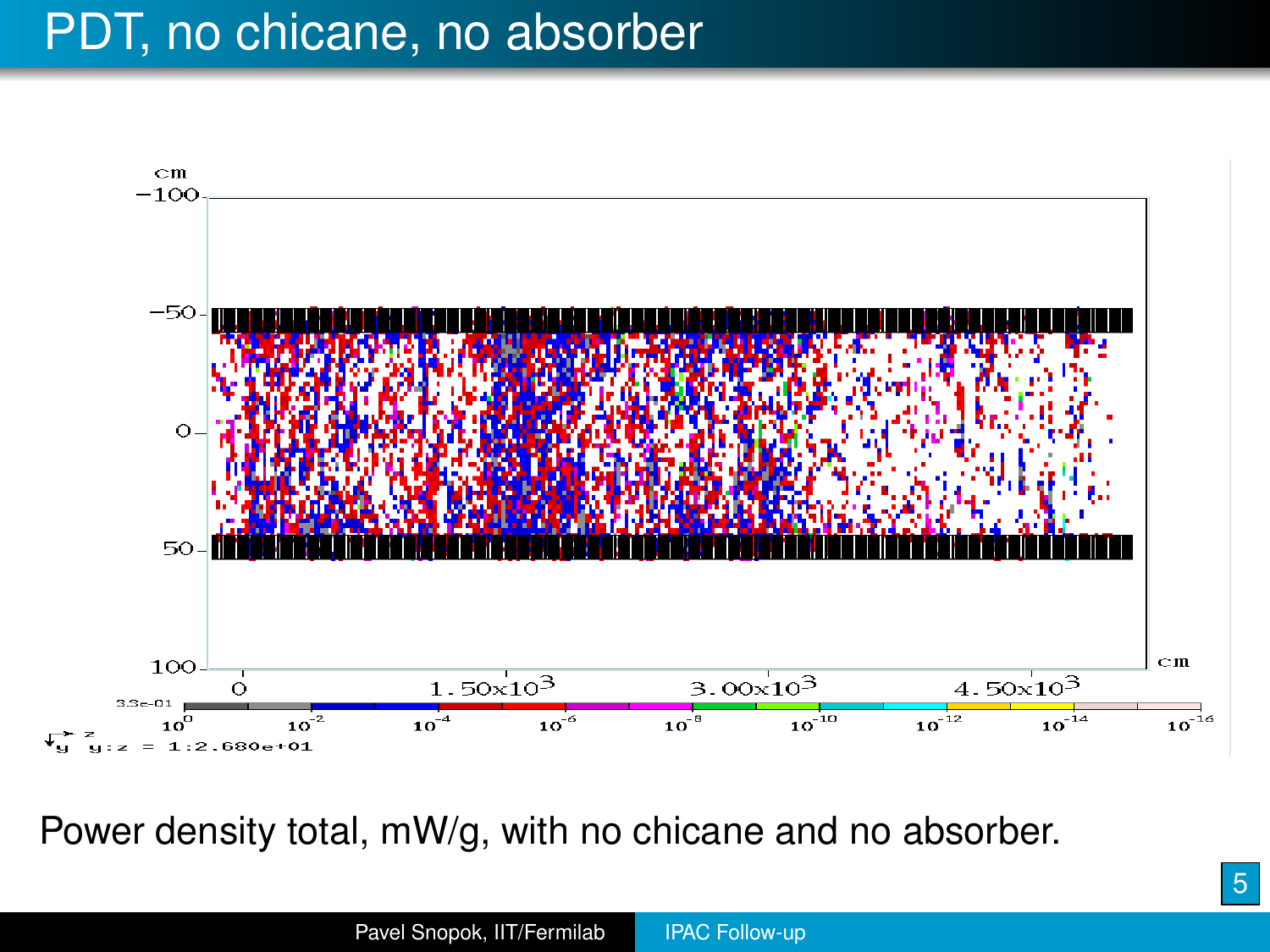#### PDT, with chicane and absorber



Power density, total, mW/g, with chicane and absorber. Same color shows values two magnitude higher than in the previous slide.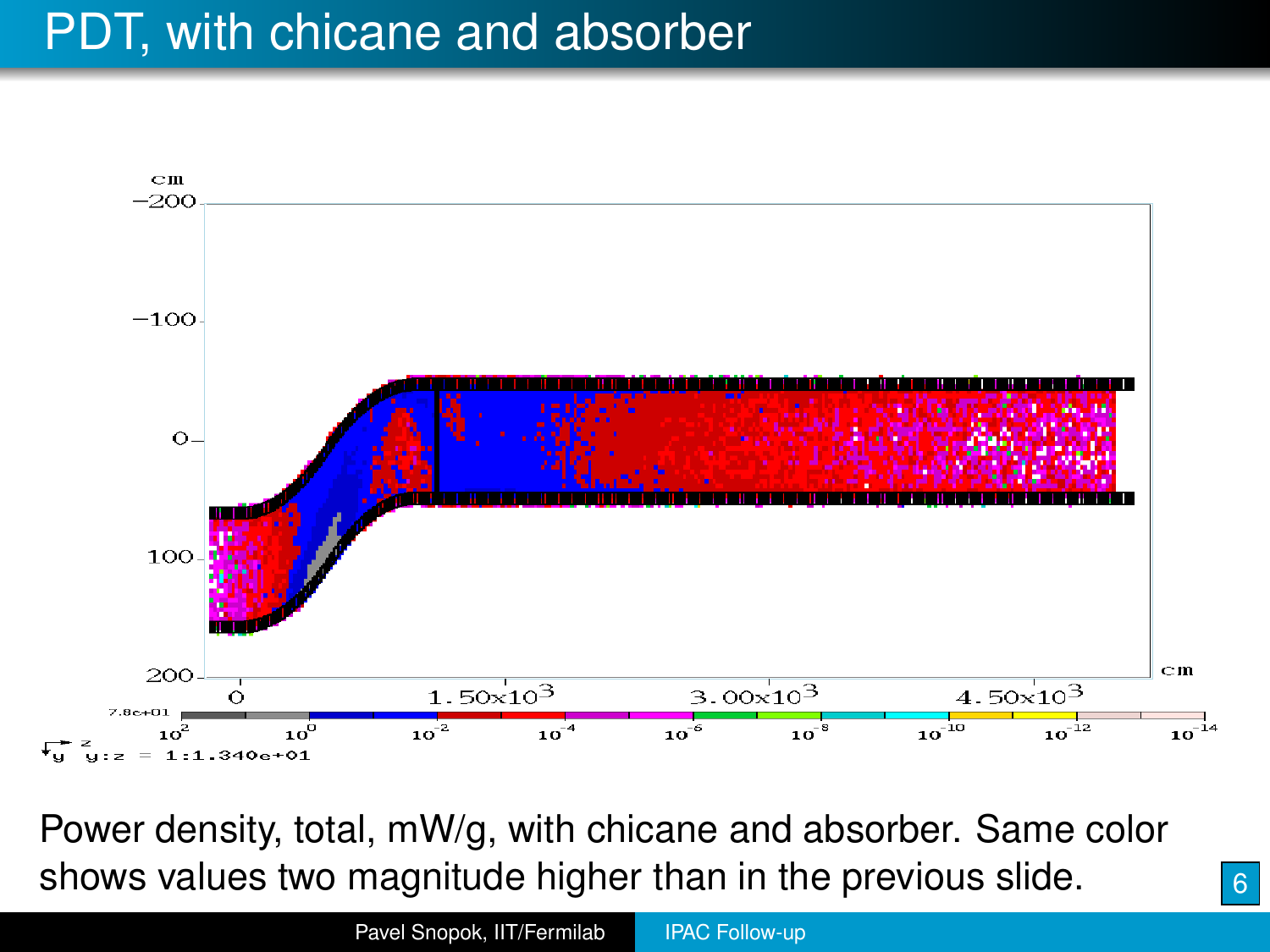## PDT, with chicane and absorber



Power density, total, mW/g, with chicane and absorber, zoom into the chicane area.

7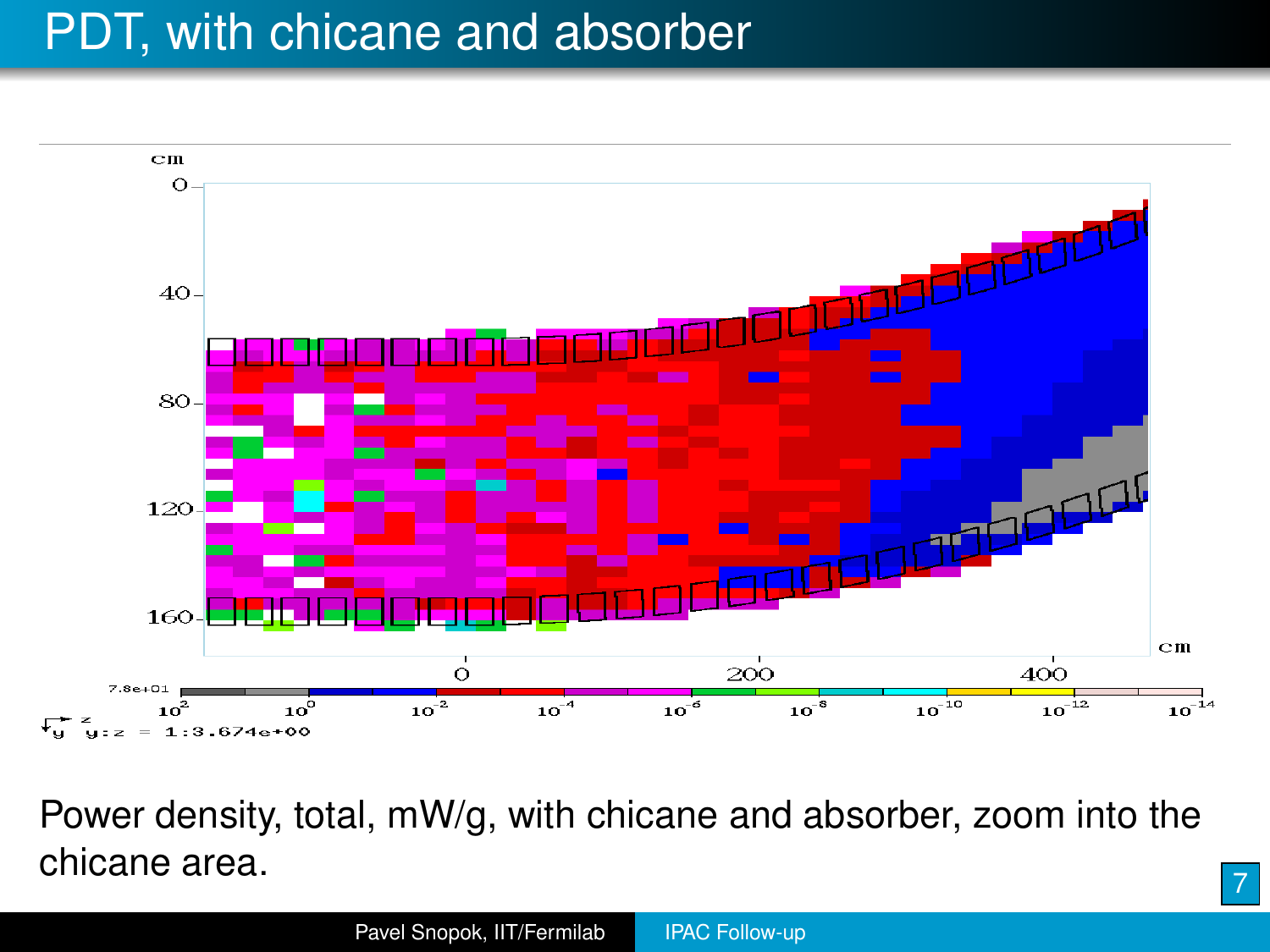## PDT, with chicane and absorber



Power density, total, mW/g, with chicane and absorber, zoom into the area after the proton absorber.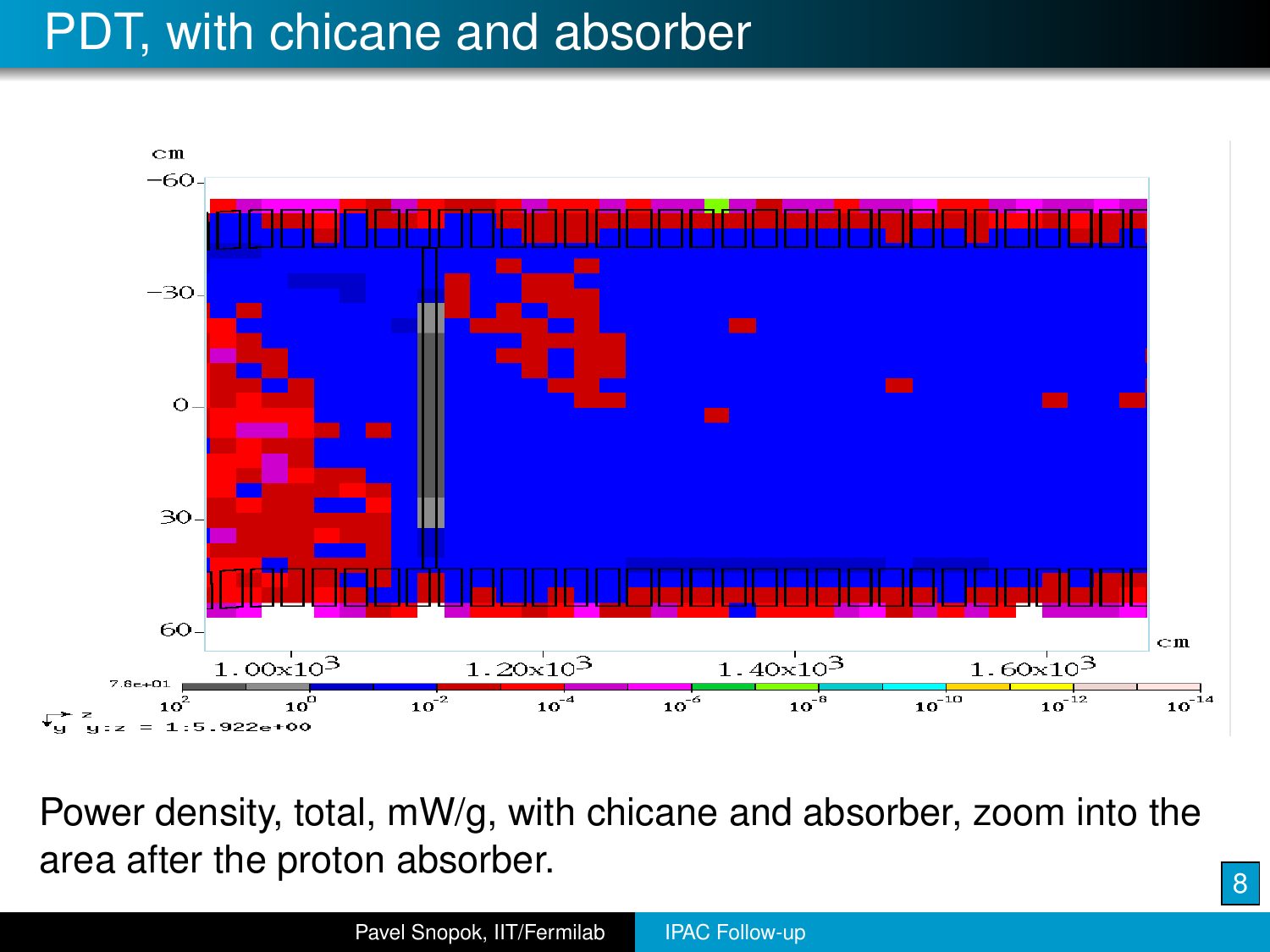#### PDP, with chicane and absorber



Power density, protons, mW/g, with chicane and absorber. Not a significant contribution downstream of the absorber.

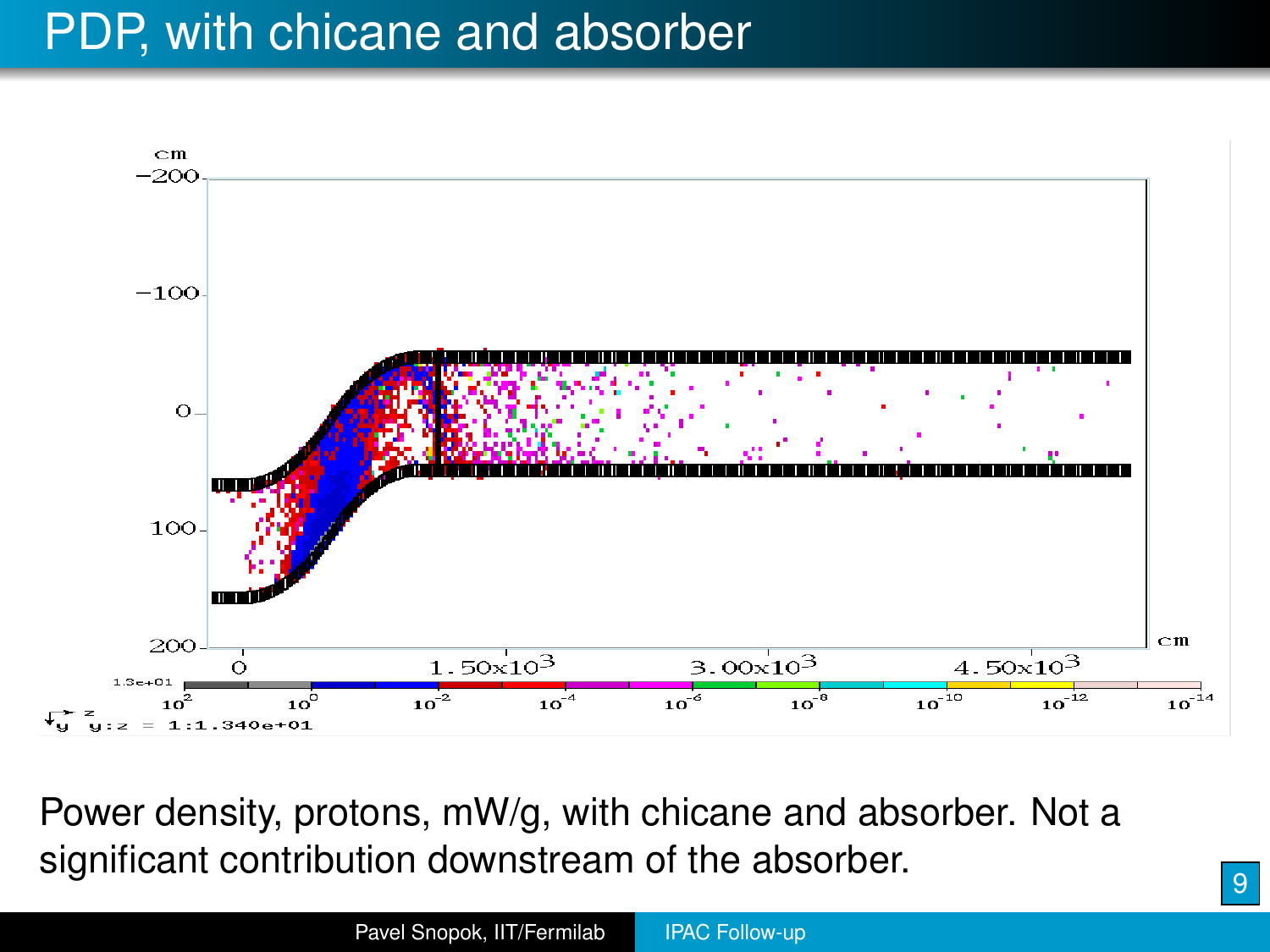#### PDM, with chicane and absorber



Power density, muons, mW/g, with chicane and absorber. Not a significant contribution downstream of the absorber.

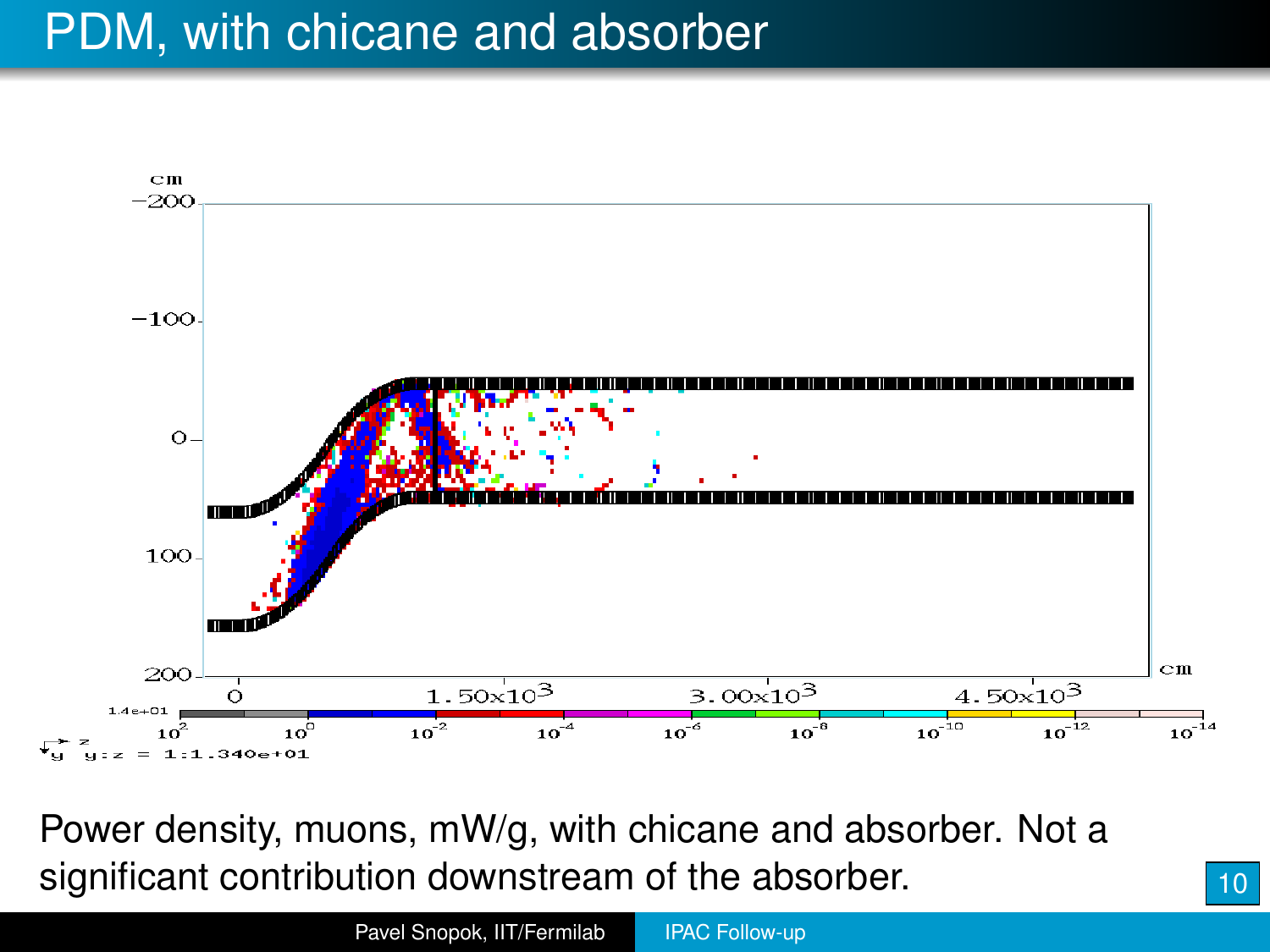#### Charged fluence: muons



Muons: small contribution in the coils downstream of the absorber.

11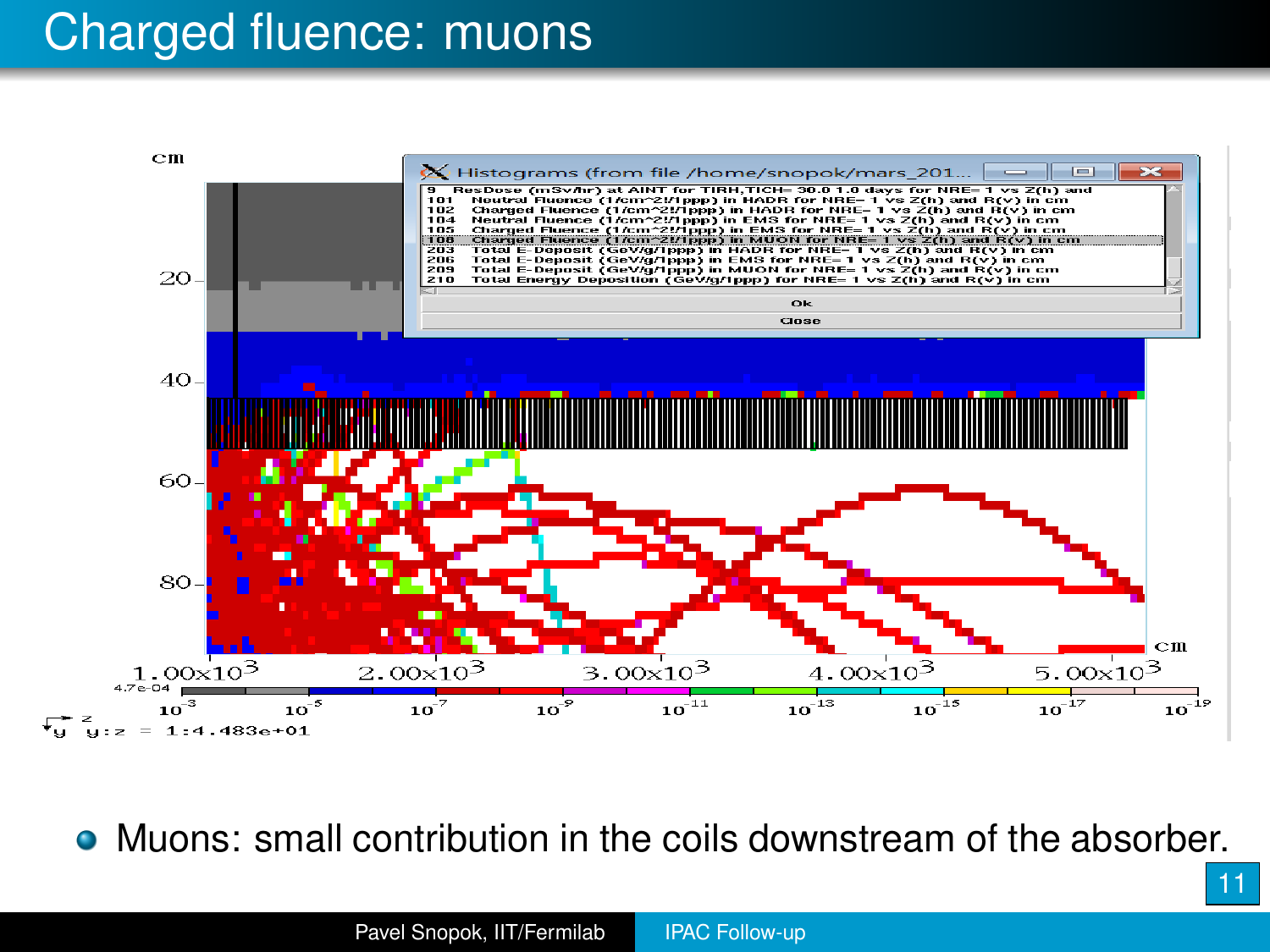### Charged fluence: protons



**•** Protons: small contribution in the coils downstream of the absorber.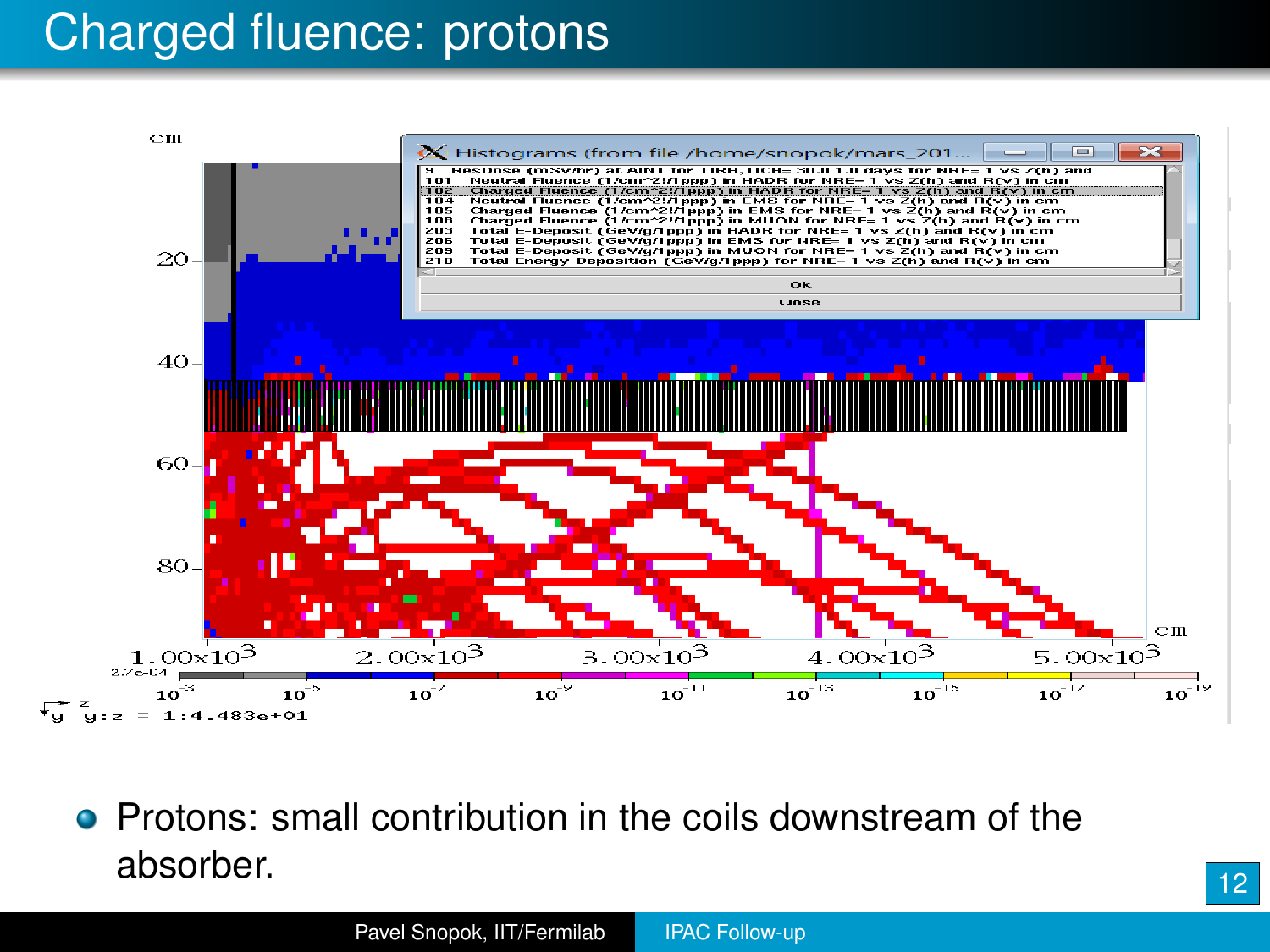# Charged fluence: e<sup>+</sup>/e<sup>−</sup>



EMS contribution: major factor downstream of the absorber.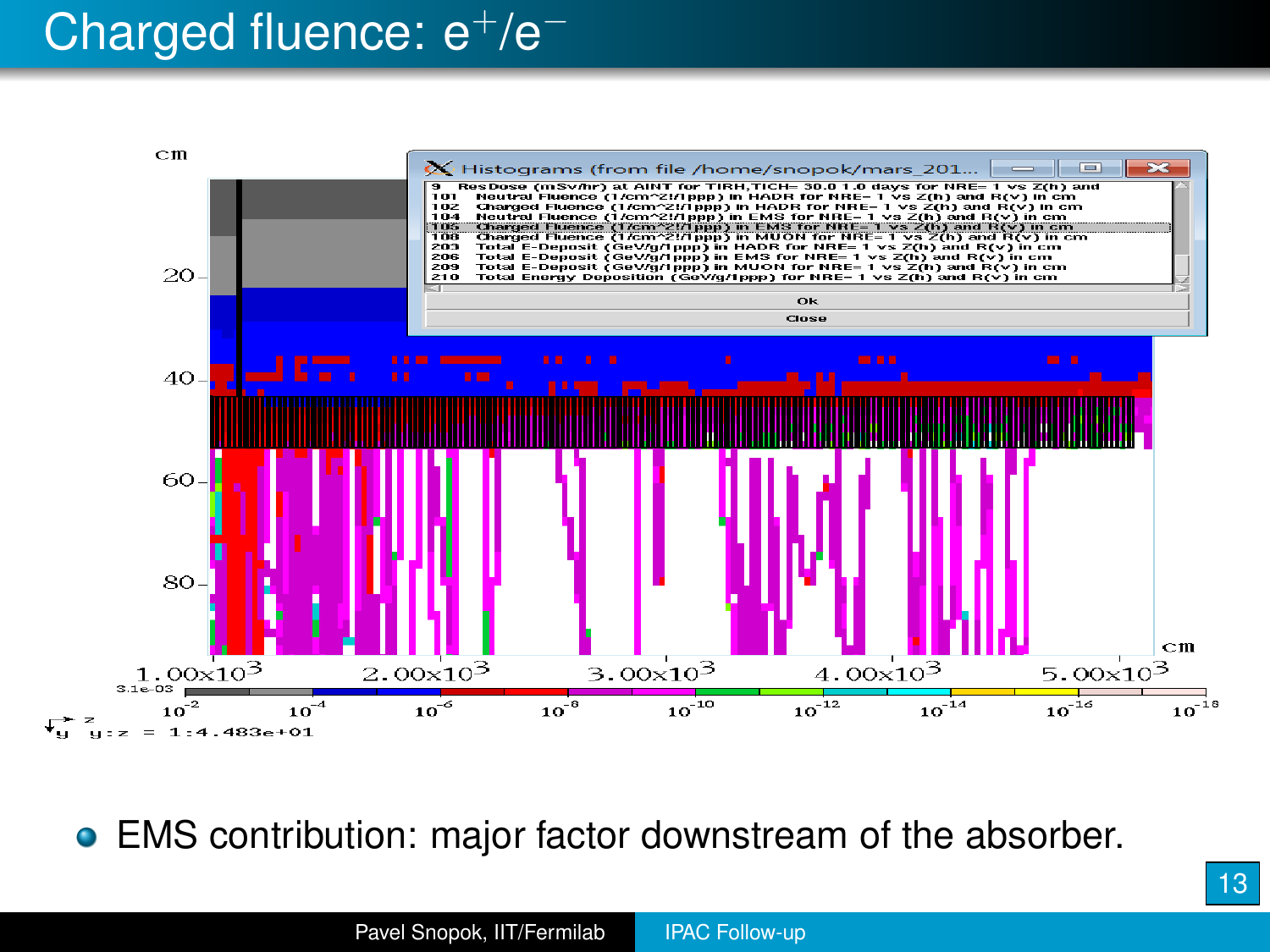#### Neutral fluence: neutrons



• Neutrons: small contribution.

14